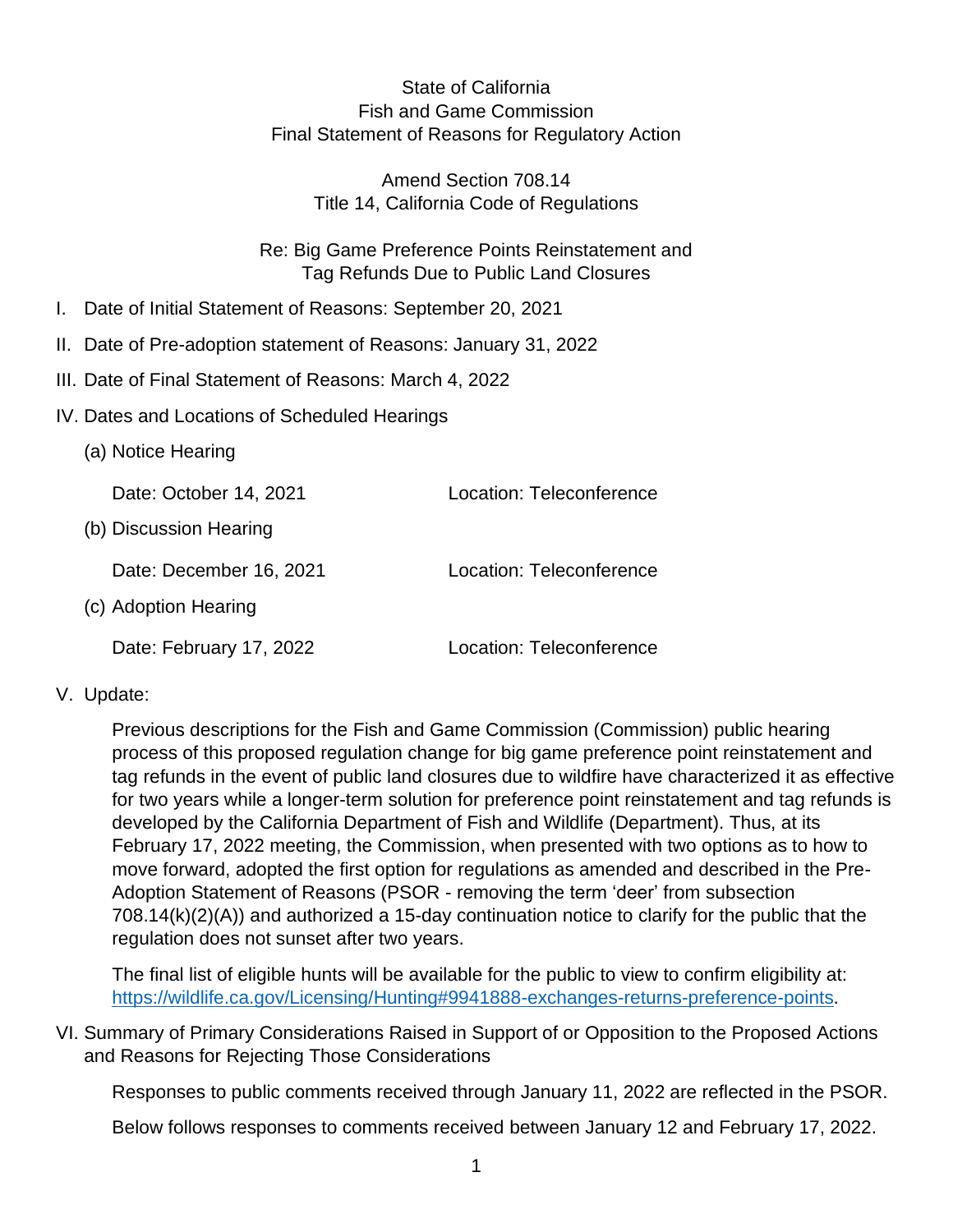Written Comment, Colin Gallagher, January 21, 2022

- Summarized comment: Commenter states that they had previously submitted the following comments on December 10, 2021 to the Commission against the proposal and alleges that they weren't included in the rulemaking record. Given the timeframe of submission in advance of February 17, 2022 adoption hearing, these comments should be considered.
- Response: The commenter's concerns were addressed on page 4 of the Pre-Adoption Statement of Reasons (PSOR) that was made available with the [meeting materials](https://nrm.dfg.ca.gov/FileHandler.ashx?DocumentID=198902&inline) for the February meeting.
- Summarized comment: Recommends the alternative which would reject the proposal for Big Game Preference Points Reinstatement and Tag Refunds, to not adopt the proposed changes in regulations, and instead, ensure that any policies adopted do not result in closures that force hunters out of areas that they commonly rely upon.
- Response: As noted in Section IX(b) of this FSOR, the Department did consider and reject the alternative to the proposal. Given the increased scale and magnitude of closures of public lands statewide due to fires, it would be unfair not to allow certain deer, bighorn sheep, pronghorn antelope, and elk tag holders the opportunity to have their preference points restored, and earn a preference point for the license year, and tags refunded for affected sheep, antelope, and elk hunts. These tags are considered premium opportunities and a once-in-a-lifetime drawing, so allowing hunters to restore their points, earn a preference point for the license year, and receive a refund is justified.
- Summarized comment: With respect to land policies specific to fire hazard, closures must be limited to those areas actually on fire (incident areas) and buffer zones reasonably around the incident area - not entire regions and state(s).
- Response: Closure orders for USFS and BLM properties are issued and administered by those agencies. The Commission and CDFW cannot determine or limit closure areas administered by other state or Federal agencies. Fire restrictions or temporary public land closures are used to reduce the risk of new wildfires, enhance access for firefighters, and protect the public. Decisions for closures on Department lands are made for safety and public access considerations.

Written Comment, Marilyn Jasper (Public Interest Coalition), February 3, 2022

- Summarized comment: Tag refunds should not be considered for land closures, fires, floods, bad weather, poor visibility with consistent fog, excessive heat, or any number of reasons, including illness. Opposes the proposal for setting a precedent and urges denial by the Commission.
- Response: The Department acknowledges the opposition to the proposal.

Oral Comment, Marilyn Jasper (Public Interest Coalition), February 17, 2022

• Opposes tag refunds and the recommends no to the no sunset option.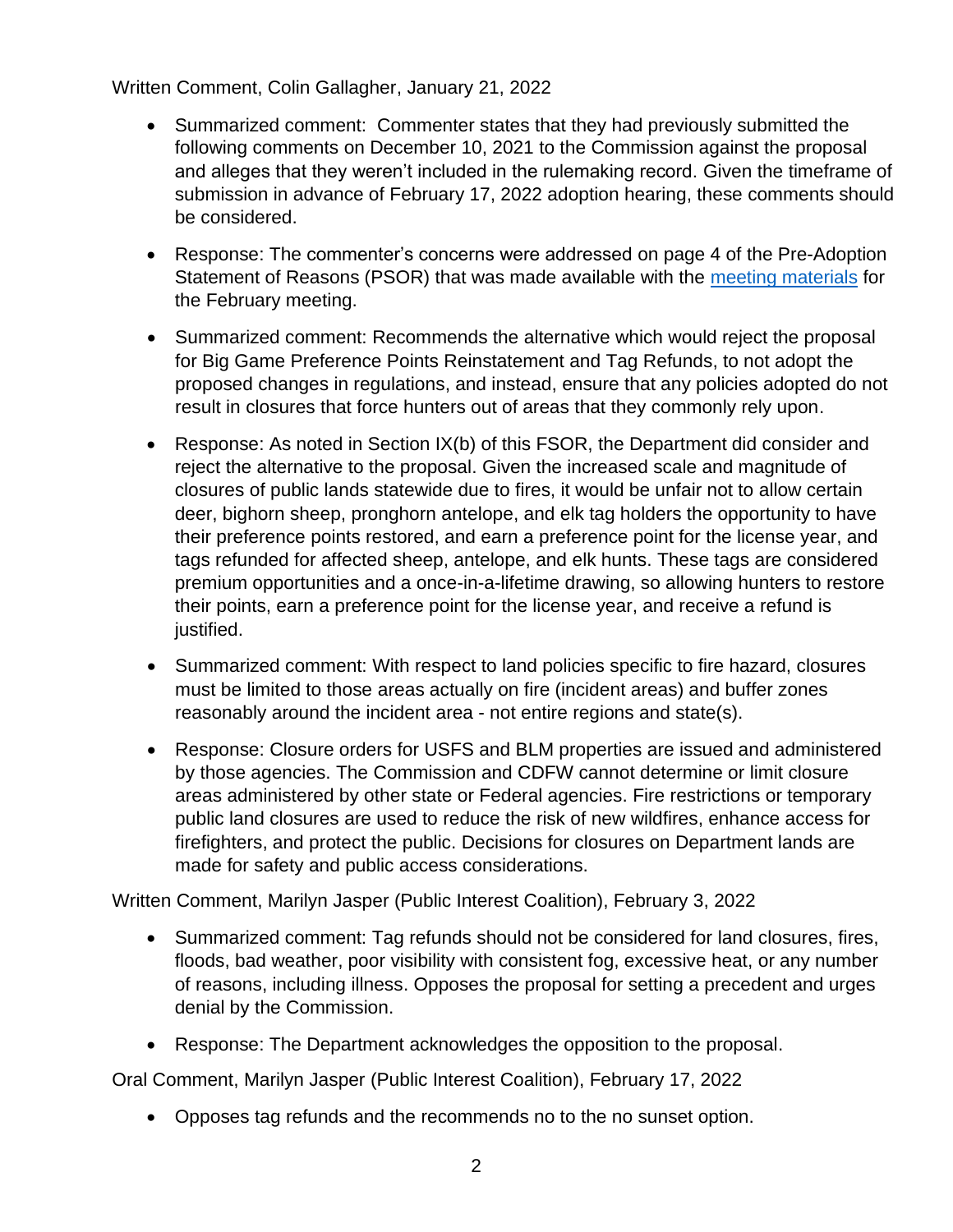• Response: The Department acknowledges the opposition to the proposal.

Oral Comment, Chris Gallagher (Private individual), February 17, 2022

- Supports proposal.
- Response: The Department appreciates the comments and continued support.

Oral Comment, Daniel Hernandez (Private individual), February 17, 2022

- Supports proposal option one [adopt the regulatory text as proposed but clarifying for the public with a 15-day continuation notice that the regulations as proposed are permanent].
- Response: The Department appreciates the comments and continued support.

Oral Comment, Roy Griffith (CA Rifle and Pistol Association), February 17, 2022

- Supports proposal.
- Response: The Department appreciates the comments and continued support.

Oral Comment, Taylor Ryan (Private individual), February 17, 2022

- Supports proposal. Prefers tags were carried over to the next year.
- Response: The Department appreciates the comments and continued support. As noted in Section IX(a) of this FSOR, the Department did consider carrying over tags to the following year. There is currently no authority to transfer licenses or tags across license years. Even if it was determined that there is authority to do so, the Department currently does not have an efficient method in place to reissue tags to hunters for the following year and, at a minimum, would have to make some operational changes to its licensing system which would result in an unbudgeted fiscal cost to the Department.

Oral Comment, Dan Ryan (Private individual), February 17, 2022

- Supports proposal.
- Response: The Department appreciates the comments and continued support.

Oral Comment, Mike Costello (Private individual), February 17, 2022

- Supports proposal.
- Response: The Department appreciates the comments and continued support.

Oral Comment, Jeff Green (Private individual), February 17, 2022

- Supports proposal.
- Response: The Department appreciates the comments and continued support.

Oral Comment, James Fey (Private individual), February 17, 2022

• Stated that CDFW can close CDFW lands such as wildlife areas.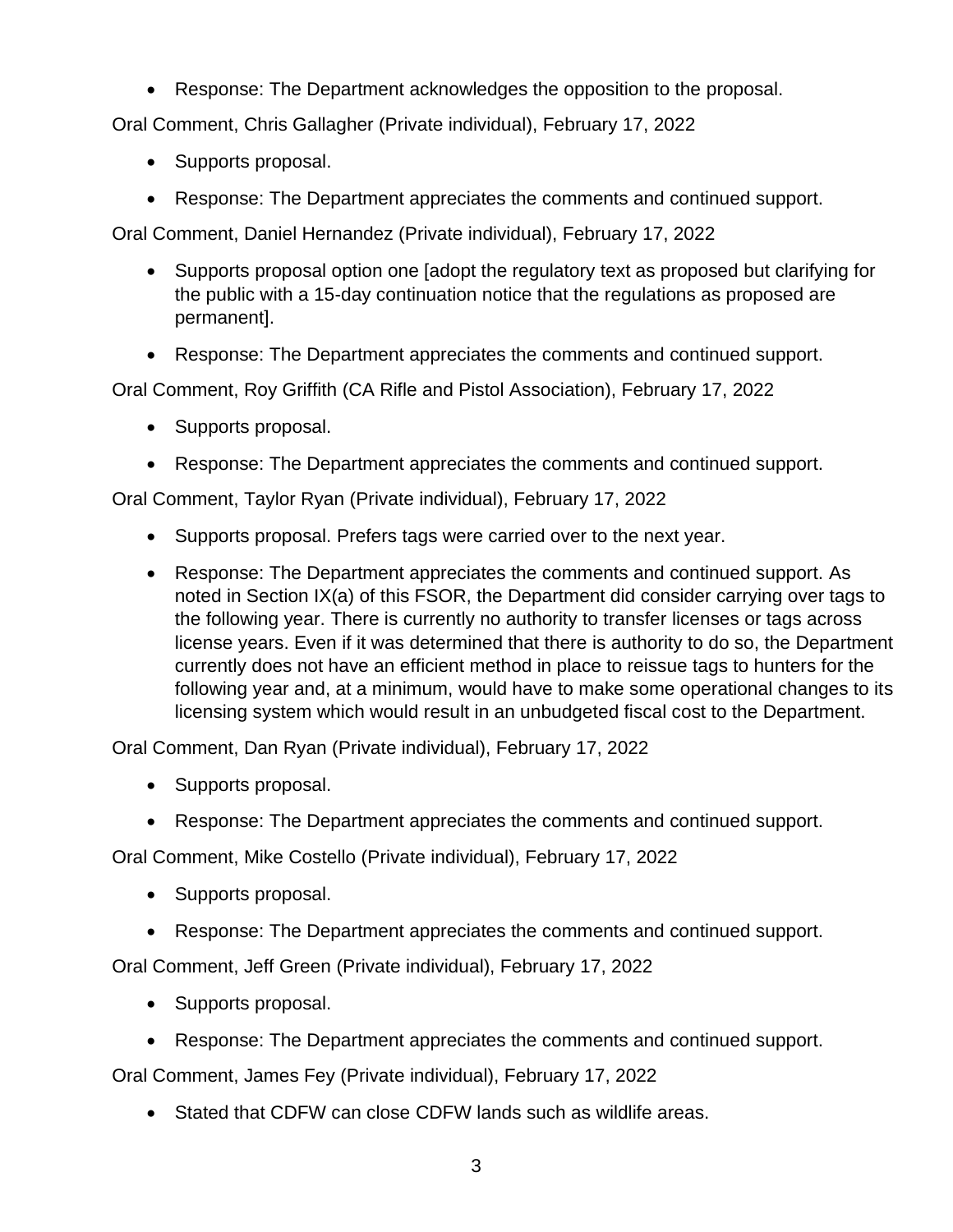• Response: The Department appreciates the comments and continued support.

Oral Comment, Bill Gaines (California Deer Association, Rocky Mountain Elk Foundation, Wild Bighorn Sheep Foundation), February 17, 2022

- Supports proposal.
- Response: The Department appreciates the comments and continued support.

Oral Comment, Tanner Scheurer (Private individual), February 17, 2022

- Supports proposal.
- Response: The Department appreciates the comments and continued support.

Oral Comment, Devin O'Dea (CA Backcountry Hunters and Anglers), February 17, 2022

- Supports proposal.
- Response: The Department appreciates the comments and continued support.

Oral Comment, Skylar Coleman (Private individual), February 17, 2022

- Supports proposal.
- Response: The Department appreciates the comments and continued support.

On February 18, 2022, the Commission posted notice of the 15-day continuation period. The summary of comments and responses between February 18 and March 4, 2022 are included below.

Written comment, Colin Gallagher, February 18, 2022

- Summarized comment: ... I have consistently opposed the tag and points refund concepts - beginning from the time last year when these concepts were aggressively pushed by Fish and Game in hearings...This is also why I opposed staff's recommendation at the Fish and Game Commission for the regulatory change titled OAL Notice Number Z-2021-1102-06 - Big Game Preference Points Reinstatement and Tag Refunds Due to Public Land Closures…There is no guarantee when you go hunting that you will get an animal nor should there be…Rather, that should be remedied by addressing the policies (primarily in the USDA-FS, and also in the CDFW lands) that cause them to deny hunters access…I have consistently maintained that with respect to land policies specific to fire hazard, closures must be limited to those areas actually on fire (incident areas) and buffer zones reasonably around the incident area - not entire regions and state(s)...
- Response: The Department acknowledges the opposition to the proposal. Closure orders for USFS and BLM properties are issued and administered by those agencies. The Commission and CDFW cannot determine or limit closure areas administered by other state or Federal agencies. Fire restrictions or temporary public land closures are used to reduce the risk of new wildfires, enhance access for firefighters, and protect the public. Decisions for closures on Department lands are made for safety and public access considerations.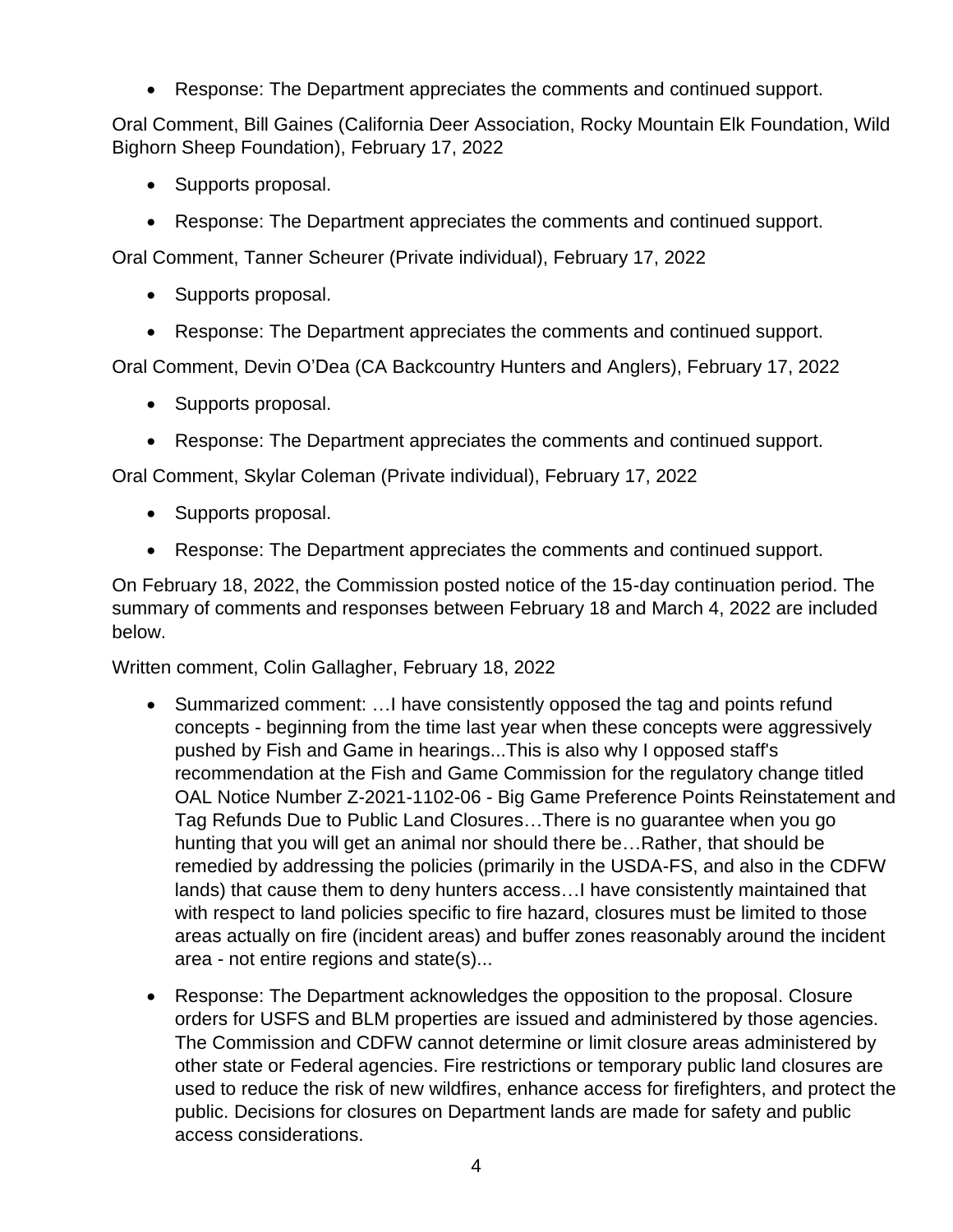Written comment, Deniz Bolbol, February 18, 2022

- Summarized comment: …I strongly oppose the proposed regulation "to authorize the Department to consider reinstatement of preference points and award one preference point for the license year for certain deer tags and to refund tag fees, reinstate preference points, and award one preference point for the license year for bighorn sheep, pronghorn antelope, and elk hunts whose hunt zones are inaccessible for sixtysix percent (66%) or more of the season ..." …
- Response: The Department acknowledges the opposition to the proposal.
- VII. Location and Index of Rulemaking File:

A rulemaking file with attached file index is maintained at: California Fish and Game Commission 715 P Street Sacramento, California 95814

VIII. Location of Department Files:

Department of Fish and Wildlife 715 P Street Sacramento, California 95814

- IX. Description of Reasonable Alternatives to Regulatory Action
	- (a) Alternatives to Regulation Change

The Department evaluated the prospect of reissuing the tags for the following hunt season to the impacted hunters but determined that it was not feasible without significant changes to multiple existing regulatory sections. There is currently no authority to transfer license or tags across license years. Even if it were determined that there was authority to do so, the Department currently does not have an efficient method in place to reissue tags to hunters for the following year and would have to make some operational changes to its licensing system at a minimum which would result in an unbudgeted fiscal cost to the Department. Reissuing tags to the following year would also result in a loss of revenue because fewer tags could be sold the following year.

Additionally, if tags are reissued to hunters, the license system would have to be programmed to remove those tags from those available through the drawing process for next license year, thereby reducing the number of tags available for hunters in the big game drawing and changing the odds of being drawn. A reduction in available tags through the drawing could reduce participation in hunting by the public. This would also result in reductions in Department revenue due to having fewer tags. More than four million acres burned during the unprecedented 2020 fire season. An additional one million acres have burned thus far in the 2021 fire season.

The proposed regulations to reinstate the hunter's preference points and to provide an additional point for the current license year and a refund for bighorn sheep, pronghorn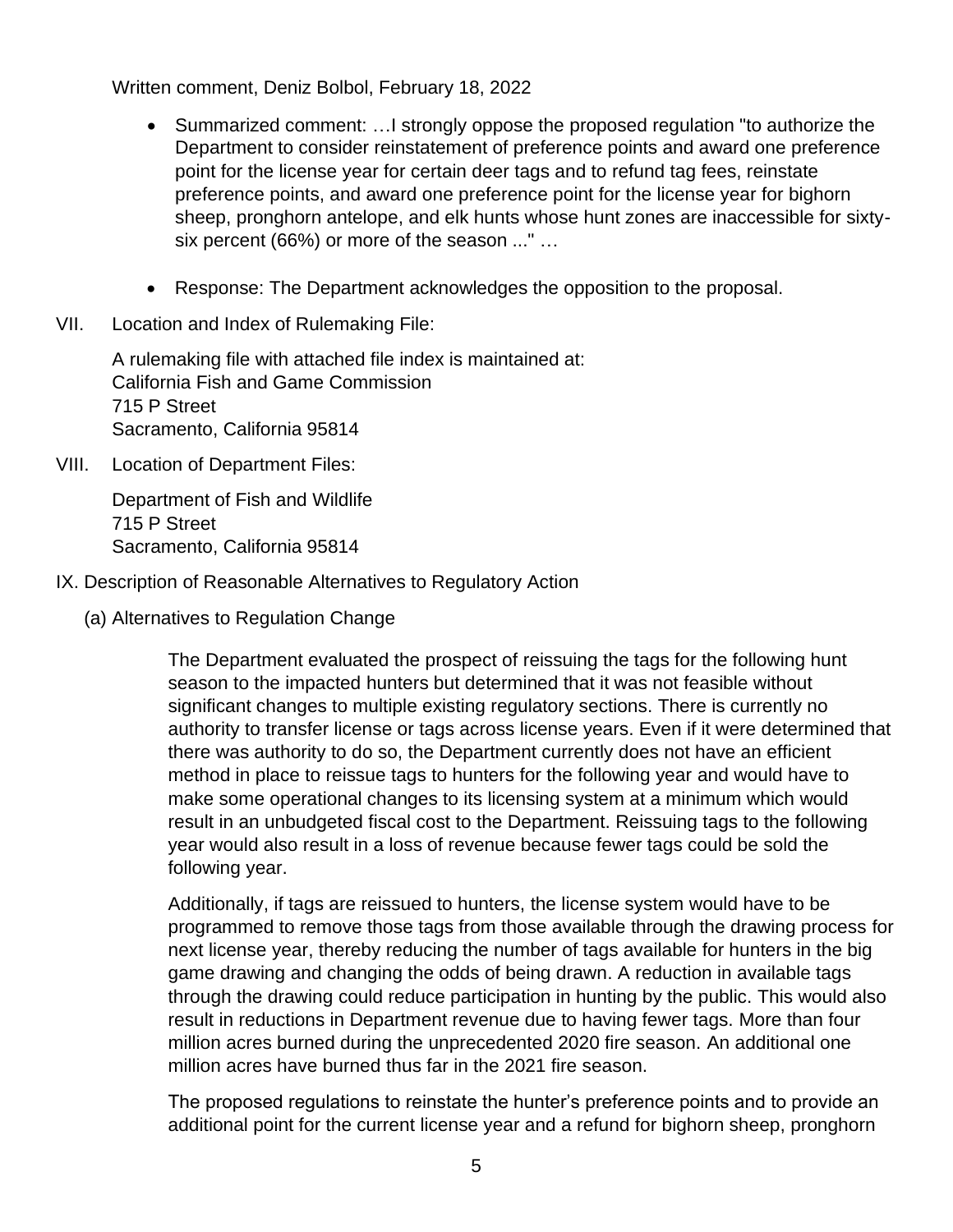antelope, and elk tags is the most feasible option and least economically impactful. These hunters will remain in the pool of hunters who have maximum points and theoretically have the same or similar odds to draw the tag the next year.

No other alternatives to the proposed regulation were identified.

(b) No Change Alternative

The "no-change" alternative was considered and rejected because it would not meet project objectives of allowing for preference point reinstatement and tag fee returns for certain big game species after a hunt season has started. Given the increased scale and magnitude of closures of public lands statewide due to fires, it would be unfair not to allow certain deer, bighorn sheep, pronghorn antelope, and elk tag holders the opportunity to have their preference points restored, and earn a preference point for the license year, and tags refunded for affected sheep, antelope, and elk hunts. These tags are considered premium opportunities and a once-in-a-lifetime drawing, so allowing hunters to restore their points, earn a preference point for the license year, and receive a refund is justified.

(c) Description of Reasonable Alternatives that Would Lessen Adverse Impact on Small Business

None.

X. Impact of Regulatory Action

The potential for significant statewide adverse economic impacts that might result from the proposed regulatory action has been assessed, and the following initial determinations relative to the required statutory categories have been made:

(a) Significant Statewide Adverse Economic Impact Directly Affecting Businesses, Including the Ability of California Businesses to Compete with Businesses in Other States

The proposed action will not have a significant statewide adverse economic impact directly affecting business, including the ability of California businesses to compete with businesses in other states. Considering the relatively small number of tags to be returned from the bighorn sheep, pronghorn antelope, elk and deer tags over the entire state, this proposal is economically neutral to business.

(b) Impact on the Creation or Elimination of Jobs Within the State, the Creation of New Businesses or the Elimination of Existing Businesses, or the Expansion of Businesses in California; Benefits of the Regulation to the Health and Welfare of California Residents, Worker Safety, and the State's Environment

The Commission anticipates no impact on the creation or elimination of jobs within the state, no impact on the creation of new business, the elimination of existing businesses or the expansion of businesses in California as minor variations in hunting regulations are, by themselves, unlikely to provide a substantial enough economic stimulus to the state. Although the closure of public lands to hunting due to wildfires keeps members of the public from hunting outdoors in potentially dangerous conditions, including hazardous air quality, generally hunting is an outdoor activity that provides health and welfare benefits to California residents,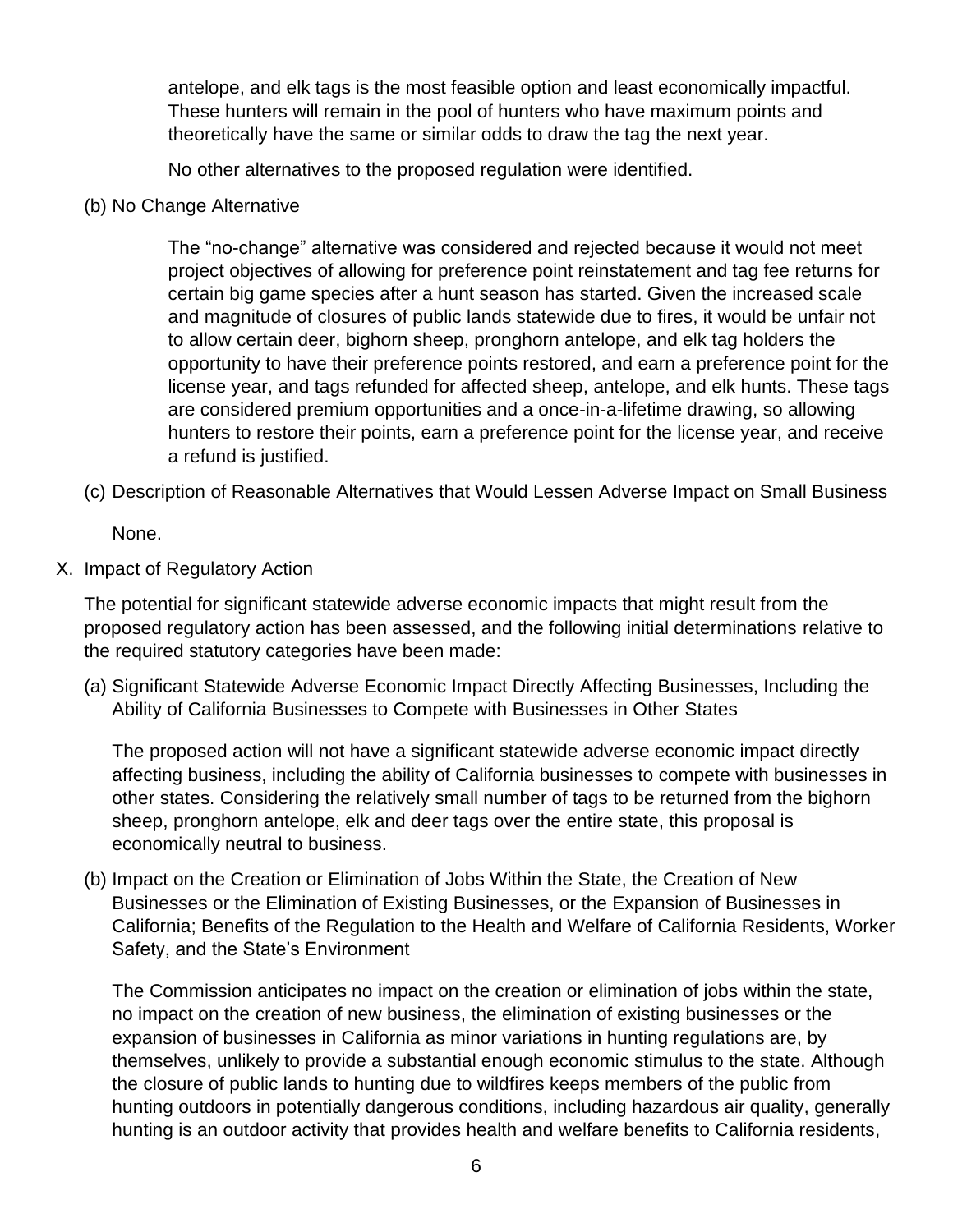and the closure of public lands limits this activity. Allowing preference point and tag fee returns will ensure these hunters are not unnecessarily and unfairly penalized by unprecedented circumstances beyond their control.

(c) Cost Impacts on a Representative Private Person or Business

The Commission is not aware of any cost impacts that a representative private person or business would necessarily incur in reasonable compliance with this proposed action. A \$31.93 nonrefundable big game tag return processing fee per refund, as established in Section 702, is deducted from the amount refunded. The choice to obtain a refund is not required and is purely discretionary for each individual.

(d) Costs or Savings to State Agencies or Costs/Savings in Federal Funding to the State

Only bighorn sheep, pronghorn antelope, and elk tags following the proposed regulations would be eligible for tag refunds as a result of public land closures. The fees and quantities for refunds given the affected hunt areas (as of September 16, 2021) are outlined in **Table 4**. Hunters who request reinstatement of preference points and a refund of tag fees (sheep, pronghorn antelope, and elk only for refunds) under the proposed regulation would receive a refund of their tag fees, reinstatement of their preference points, and earn one preference point for the license year, but they would be required to forfeit the \$31.93 nonrefundable big game tag return processing fee specified in Section 702.

Hunters would be required to forfeit the \$31.93 nonrefundable big game tag return processing fee specified in Section 702. There are 109 resident elk, and 100 pronghorn antelope tags estimated to potentially be impacted by public land closures, as of September 16, 2021. Should every hunter seek refund for every tag, and the total of 209 tags be returned, the Department would expend a total of approximately \$61,120. Junior (apprentice) hunt tags would not be issued dollar refunds because the tag fee is less than the processing costs. All tags returned through this program would be eligible for points reinstatement.

| Tag Type                                          | Tag<br>(Base)<br>Fee | <b>Surcharge</b> | <b>Total</b><br>Fee | <b>Individual</b><br><b>Refund per</b><br>Tag | <b>Impacted</b><br>Tags | <b>Total</b><br><b>Refund by</b><br><b>Hunt</b> |
|---------------------------------------------------|----------------------|------------------|---------------------|-----------------------------------------------|-------------------------|-------------------------------------------------|
| <b>Bighorn Sheep</b>                              | \$449.00             | \$7.50           | \$456.50            | \$424.57                                      | $\mathbf 0$             | \$0                                             |
| Resident<br>Pronghorn<br>Antelope                 | \$155.25             | \$4.66           | \$159.91            | \$127.98                                      | 100                     | \$12,798                                        |
| Resident<br>Pronghorn<br>Antelope<br>(Apprentice) | \$29.25              | \$0.64           | \$21.89             | No Refund/<br>Points only                     | (6)                     | \$0                                             |
| <b>Resident Elk</b>                               | \$467.75             | \$7.50           | \$475.25            | \$443.32                                      | 109                     | \$48,321.88                                     |
| <b>Resident Elk</b><br>(Apprentice)               | \$21.25              | \$0.64           | \$21.89             | No Refund/<br>Points only                     | (4)                     | \$0                                             |

**Table 4. Projected Tag Refunds Due to Public Land Closures (as of September 16, 2021)**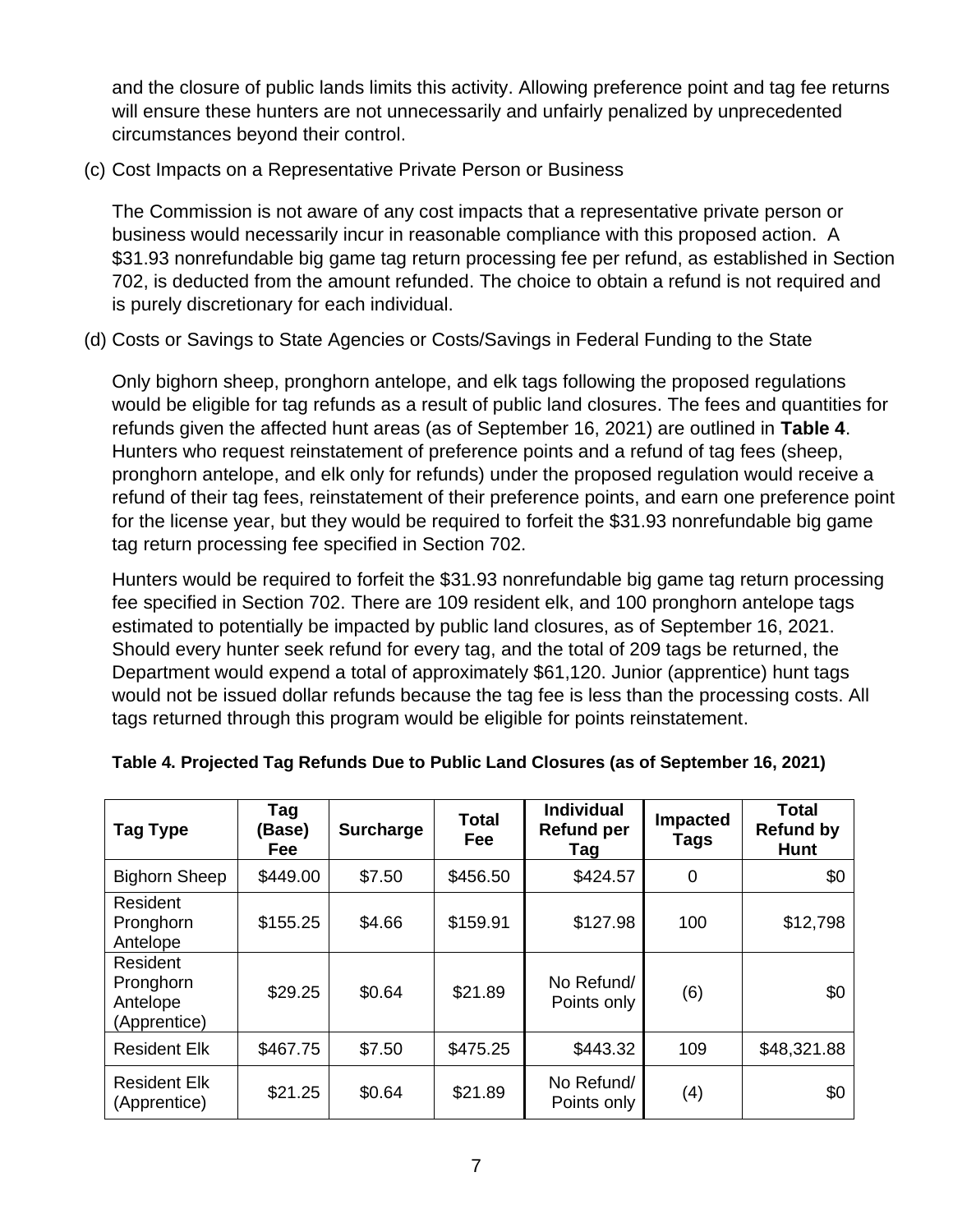| Tag Type                        | Tag<br>(Base)<br>Fee | <b>Surcharge</b> | <b>Total</b><br>Fee | <b>Individual</b><br><b>Refund per</b><br>Tag | <b>Impacted</b><br>Tags | <b>Total</b><br><b>Refund by</b><br>Hunt |
|---------------------------------|----------------------|------------------|---------------------|-----------------------------------------------|-------------------------|------------------------------------------|
| Tag Return<br>Processing<br>Fee | \$31.00              | \$0.93           | \$31.93             |                                               |                         |                                          |
|                                 |                      |                  | <b>Totals</b>       | Points &<br><b>Refunds</b>                    | 209                     | \$61,119.88                              |
|                                 |                      |                  |                     | <b>Points only</b>                            | 219                     |                                          |

Sources: CDFW Wildlife Branch, and License and Revenue Branch, 2021.

Big game tag fees are used to provide funding for environmental assessment and management of California's big game populations. For example, the Department's Big Game Program (Program) is composed of branch and field biologists who work together coordinating programs and implementing projects throughout the state. Biologists prepare monitoring plans, prepare population assessments, compile harvest information, conduct and direct research, enhance and restore habitat, develop hunting season and tag quota proposals, and prepare environmental documents associated with big game management and hunting. The Program is largely supported by hunters through the purchase of hunting licenses and big game tags. The management costs of the program do not change when fires cause forest closures, so some minor cost adjustments may be necessary if increased quantities of refunds are sought.

Additionally, the Department anticipates that the projected increase in the total number of refunds and point reinstatements may exceed staff time currently budgeted for those job tasks. The per tag processing costs and typical annual aggregate costs are summarized in **Table 5** and **Table 6**. In the current hunt season, the total staff time/costs redirected to processing tag refunds and/or points reinstatements is estimated to exceed a typical year by \$291,657.

| <b>Classification</b>                        | <b>Hours</b> | Rate    | <b>Total</b> |
|----------------------------------------------|--------------|---------|--------------|
| Phone/Email Customer Service (7.5 min)       | 0.125        | \$53.77 | \$6.72       |
| Seasonal Clerk (1.5 mins.)                   | 0.025        | \$21.25 | \$0.53       |
| Associate Govt Program Analyst (1.5 mins.)   | 0.025        | \$53.77 | \$1.34       |
| Program Technician (3 mins.)                 | 0.050        | \$29.59 | \$1.48       |
| Mail Machine Operator I (1 min.)             | 0.017        | \$30.15 | \$0.50       |
| Associate Govt Program Analyst (2 mins.)     | 0.033        | \$53.77 | \$1.79       |
| Staff Services Manager I (1 min.)            | 0.017        | \$63.68 | \$1.06       |
| Associate Govt Program Analyst (2 mins.)     | 0.033        | \$53.77 | \$1.79       |
| Reinstatement total time in minutes          | 19.50        | ۰       | \$15.22      |
| Overhead                                     |              | 24.32%  | \$3.70       |
| <b>Reinstatement Cost per tag</b>            |              |         | \$18.93      |
| License Revenue Branch, AGPA - (5 mins.)     | 0.083        | \$53.77 | \$4.48       |
| Accounting Officer (Specialist) – (20 mins.) | 0.333        | \$49.09 | \$16.36      |
| Refund total time in minutes                 | 25.00        |         | \$20.84      |

**Table 5. Per Tag Processing Time/Cost by Classification**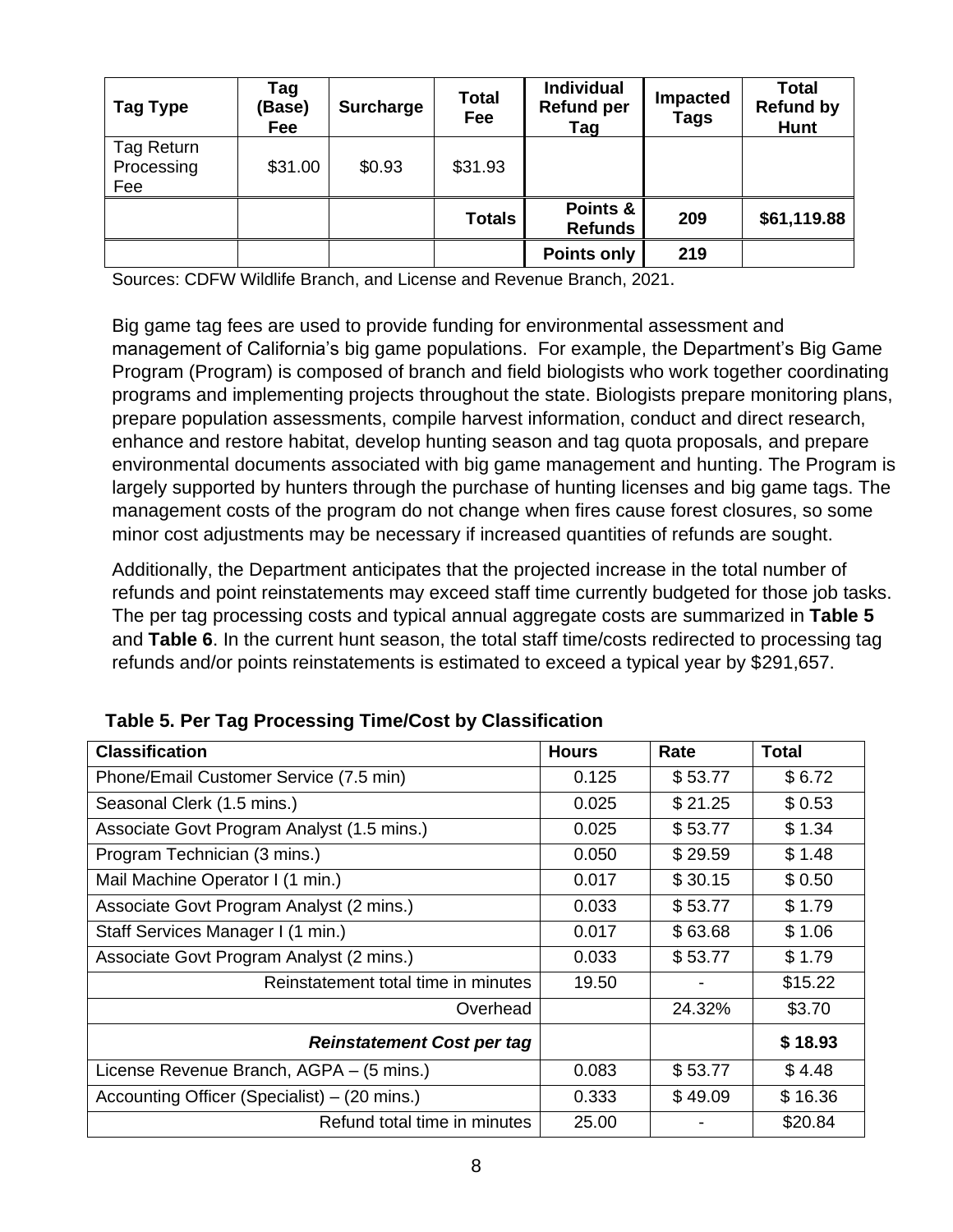| <b>Classification</b>               | <b>Hours</b> | Rate   | Total   |
|-------------------------------------|--------------|--------|---------|
| Overhead                            |              | 24.32% | \$5.07  |
| <b>Refund Cost per Tag</b>          |              |        | \$25.91 |
| Reinstatement & Refund Cost per tag |              |        | \$44.84 |

Source: California Department of Fish and Wildlife, License and Revenue Branch, 2021. Hourly Rates include benefits and are regular/non-overtime pay rates.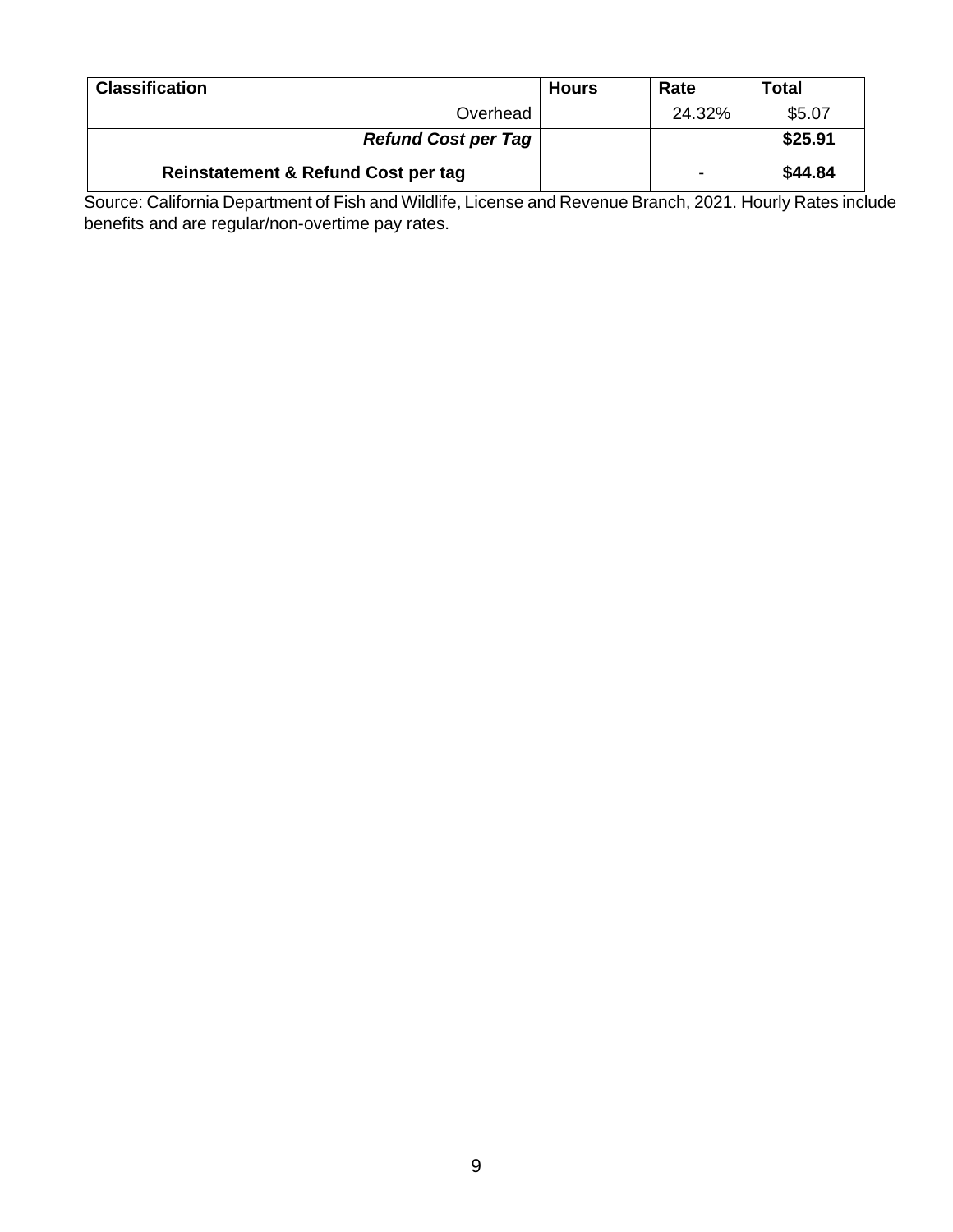#### **Table 6. Typical, Recent and Projected License and Revenue Branch Tag Processing Costs**

| Year                                                    | Tags                            | <b>Unit Cost</b> | <b>Processing Cost</b> |
|---------------------------------------------------------|---------------------------------|------------------|------------------------|
| Tag Processing Average 2011-2019                        | 80                              | \$31.93          | \$2,554.40             |
| 2020-21 (Pandemic and Fire Closures)                    | 1,277                           | \$31.93          | \$40,774.61            |
| 2021-22 (NFS, BLM, & CDFW Public Land<br>Closures)      |                                 |                  |                        |
| Deer & Apprentice hunt reinstatements<br>$\bullet$      | 15,037 (deer)<br>$+10$ (junior) | \$18.93          | \$284,839.71           |
| Elk & Pronghorn refund &<br>$\bullet$<br>reinstatements | 209                             | \$44.84          | \$9,371.56             |
| 2021-22 Projected Total Costs                           |                                 |                  | \$294,211.27           |
| Additional Costs more than Average Year                 |                                 |                  | \$291,656.87           |

Source: California Department of Fish and Wildlife, License and Revenue Branch, 2021. <sup>1</sup>For 2011-2019 and 2020-2021, the processing cost is \$31.93 per Section 702, Title 14 CCR (adjusted annually pursuant to FG Code Section 713). For 2021-22, the unit reinstatement cost is \$18.93, and for reinstatement and refund the unit cost is \$44.84, as itemized in Table 2.

NFS = National Forest Service; BLM = Bureau of Land Management; CDFW = California Department of Fish and Wildlife.

(e) Nondiscretionary Costs/Savings to Local Agencies

None.

(f) Programs Mandated on Local Agencies or School Districts

None.

(g) Costs Imposed on Any Local Agency or School District that is Required to be Reimbursed Under Part 7 (commencing with Section 17500) of Division 4, Government Code

None.

(h) Effect on Housing Costs

None.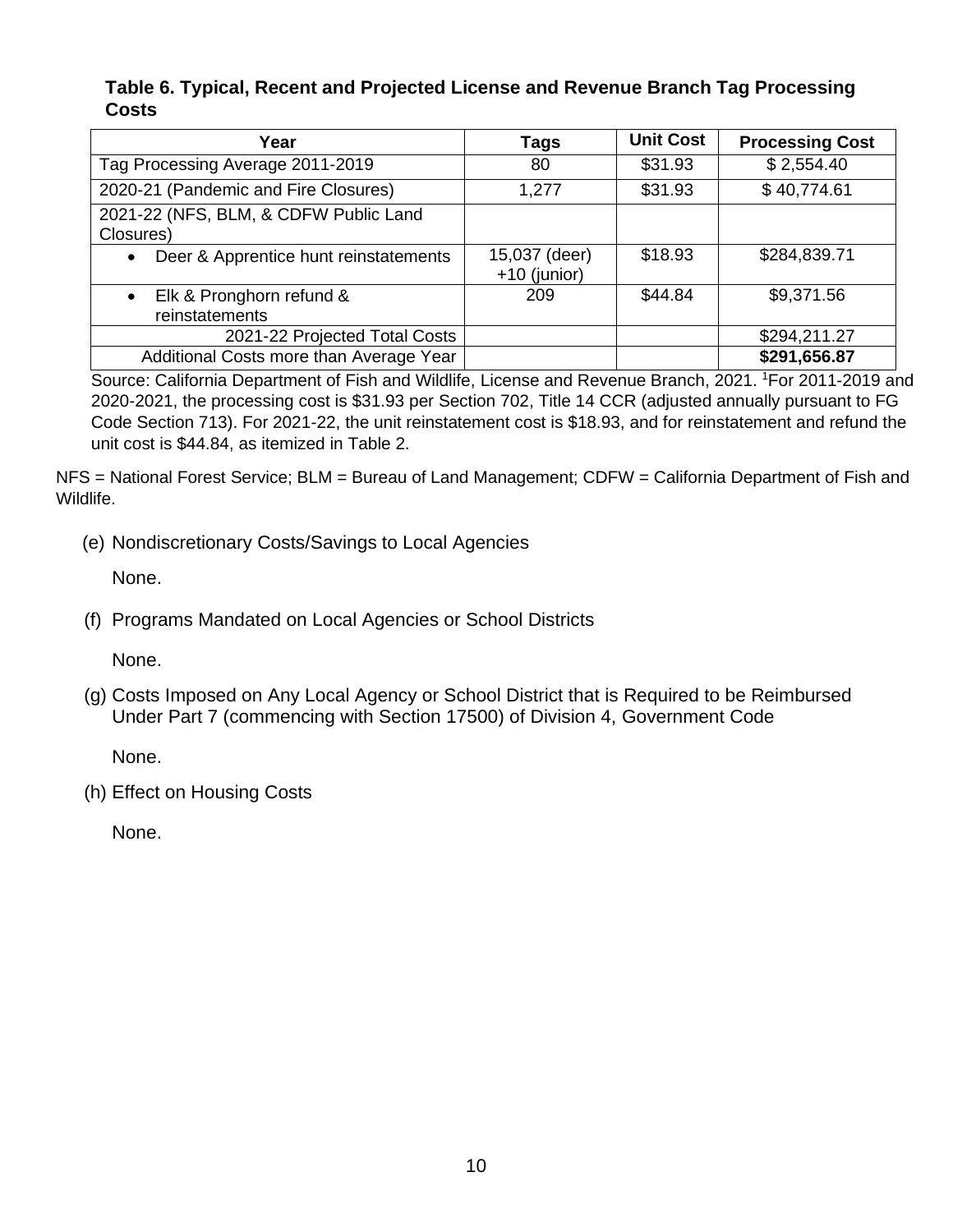## **Updated** Informative Digest/Policy Statement Overview

The California Department of Fish and Wildlife (Department) manages deer, bighorn sheep, pronghorn antelope, and elk resources in California. Deer hunting tags, bighorn sheep hunting tags, pronghorn antelope hunting tags, and elk hunting tags are required to hunt these species in California. The Department distributes hunting tags for certain deer, bighorn sheep, pronghorn antelope, and elk annually via the big game drawing. Public demand for deer, bighorn sheep, pronghorn antelope, and elk hunting tags exceeds the available opportunities; therefore, a modified preference point system (Section 708.14) provides preference to hunters who have applied for, but not received, tags in past drawings. Each year a hunter applies for a deer, bighorn sheep, pronghorn antelope, or elk hunting tag and is not drawn, that hunter receives a preference point which gives that hunter preference in future drawings for that species. A portion of the tag quota for deer, bighorn sheep, pronghorn antelope, and elk tags are allocated by preference point drawing each year. A portion of tags are issued randomly to allow some opportunity for new hunters and hunters that do not have enough preference points to draw through the preference point portion of the drawing.

The 2021 season trails the catastrophic 2020 fire season, and like 2020, has caused unprecedented public land closures, including the temporary closure of all national forests in California. These closures have resulted in a loss of opportunity for hunters who had "once in a lifetime" deer, bighorn sheep, pronghorn antelope, or elk hunting tags. Hunters used many years of accumulated preference points (in many cases 19 years of preference points) to obtain the required tags for the hunts specified in the proposed regulation.

Regulations to address conditions resulting from the 2021 fire season are needed to allow hunters to return their first-choice tags after the season starts. The Department is proposing to amend Section 708.14, subsections (j) (for deer) and (k) (for bighorn sheep, pronghorn antelope, and elk) to allow hunters who lost their opportunity to hunt due to land closures caused by wildfires to return certain deer, bighorn sheep, pronghorn antelope, and elk tags for reinstatement of the preference points used to obtain the tag through the drawing and earn one preference point for the license year after the start of the hunting season. The eligibility for tag refund continues to apply only to the elk, bighorn sheep, and pronghorn antelope tags. Hunters who request a refund would be required to pay the \$31.93 nonrefundable big game tag return processing fee specified in Section 702.

The purpose of the proposed regulation is to authorize the Department to reinstatement of preference points and award one preference point for the license year for certain deer tags and to refund tag fees, reinstate preference points, and award one preference point for the license year for bighorn sheep, pronghorn antelope, and elk hunts whose hunt zones are inaccessible for sixty-six percent (66%) or more of the season as a result of public land closures. Considering that public lands access restrictions have changed during the preparation of these regulatory documents (fall 2021), this regulation aims to function retroactively, whereby written requests for point reinstatements (and refunds, if applicable) would need to be postmarked before May 1, 2022 for consideration. The regulation would act prospectively for the 2022 license year and beyond, and require postmark before February 28 of that license year.

The proposal would affect hunters who were drawn for the following deer, bighorn sheep, pronghorn antelope, and elk hunts: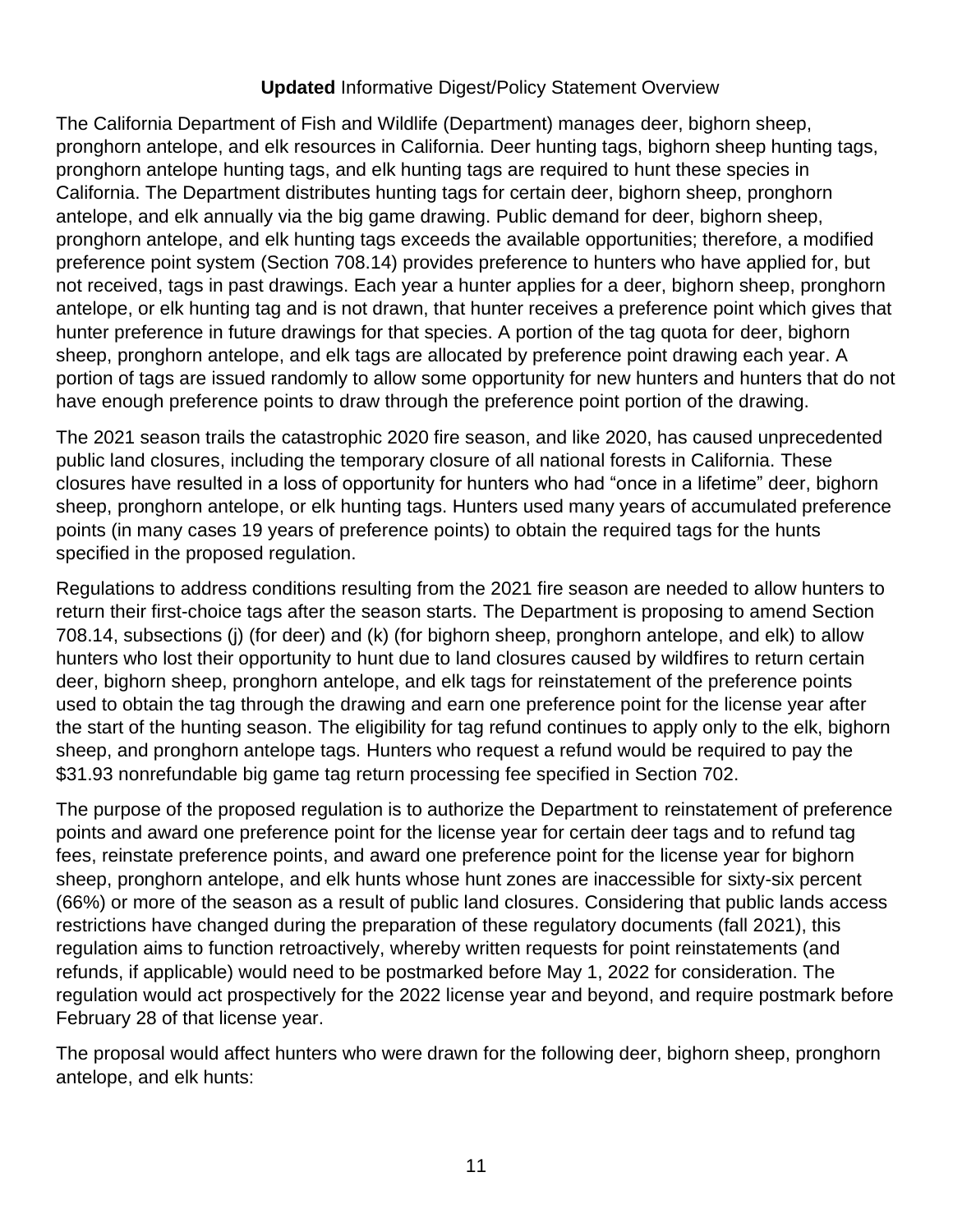## **DEER**

- Those deer zones defined in Title 14, Section 708.1 and described as Premium Deer Hunt Tags
	- o The approximate number of premium deer hunt tags eligible for points reinstatement (as of September 16, 2021): **15,037** across 14 archery zones and 6 general zones

# **BIGHORN SHEEP**

- Those zones defined in Title 14, Section 362
	- o The approximate number of bighorn sheep hunt tags affected (as of September 16, 2021): **0.** No sheep hunts are affected by known public land closures and thus the proposed regulation.

## **PRONGHORN ANTELOPE**

- Those zones defined in Title 14, section 363
	- $\circ$  The approximate number of pronghorn antelope hunt tags affected (as of September 16, 2021): **106**

# **ELK**

- Those zones defined in Title 14, Section 364
	- o The approximate number of elk hunt tags affected (as of September 16, 2021): **113** across 7 general zones, 1 archery zone, and 2 apprentice zones

Benefits of the regulations

The proposed regulation will authorize the Department to reinstate preference points and award one additional preference point for the license year for certain deer tags for hunters who lost deer hunting opportunities due to public land closures due to wildfires, and reinstate preference points, award one additional preference point for the license year, and issue tag fee refunds to hunters who lost elk, bighorn sheep, and pronghorn antelope hunting opportunities due to public land closures due to wildfires.

Non-monetary benefits to the public

The Commission expects this proposal will provide non-monetary benefits to the public by promoting fairness in the allocation of public hunting opportunities because hunters who lost deer, elk, bighorn sheep, and pronghorn antelope hunting opportunities will have the ability to have their preference points reinstated, earn a preference point for the license year, and have another chance to obtain a deer, elk, bighorn sheep, or a pronghorn antelope tag in the future.

Consistency and compatibility with existing state regulations

The Commission, pursuant to Fish and Game Code sections 200 and 203, has the sole authority to regulate deer, elk, bighorn sheep, and pronghorn antelope hunting in California. Commission staff has searched the California Code of Regulations and has found the proposed changes pertaining to deer, elk, bighorn sheep, and pronghorn antelope tag allocations are consistent with Title 14. Therefore, the Commission has determined that the proposed amendments are neither inconsistent nor incompatible with existing state regulations.